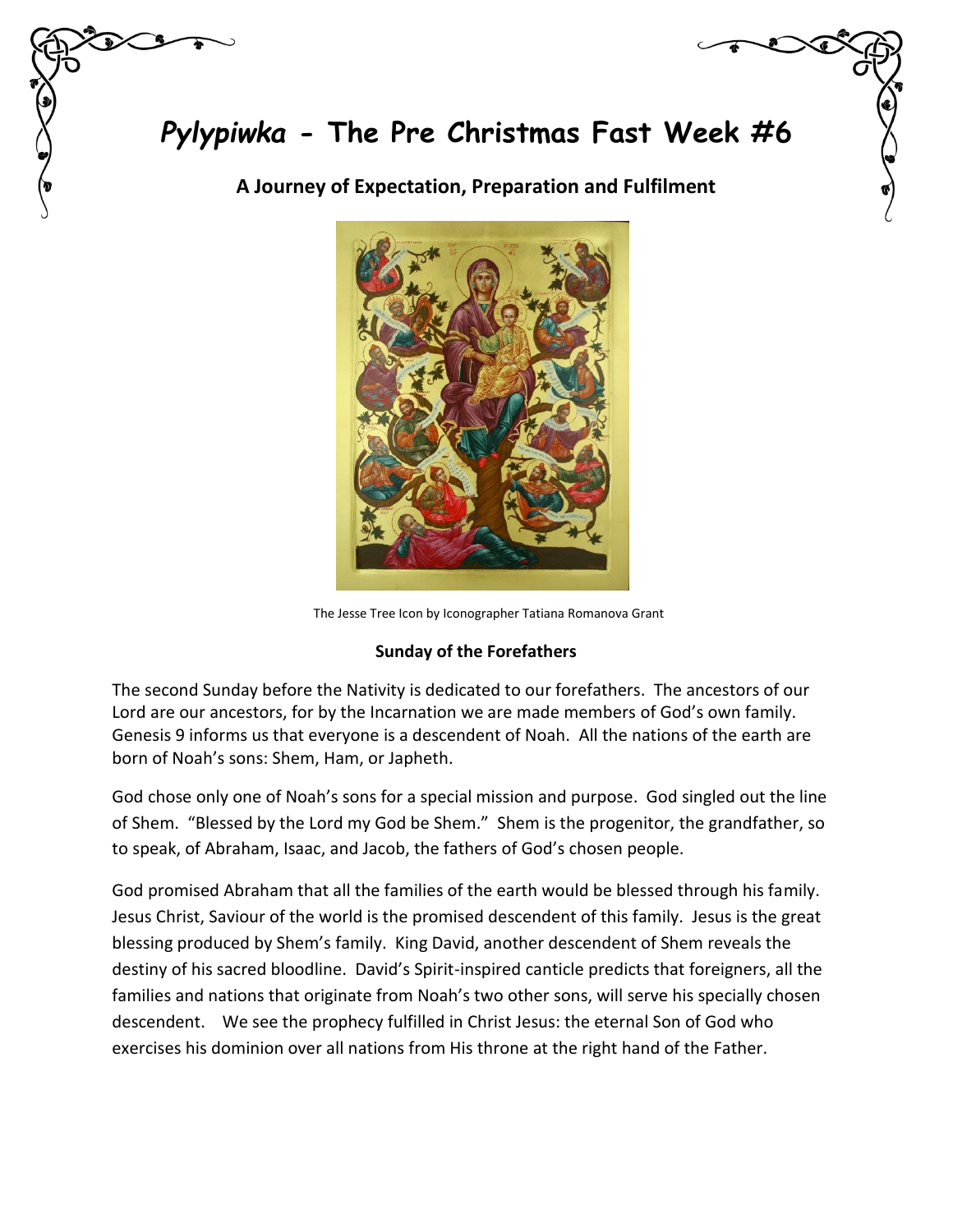Isaiah also predicts that foreigners will be joined to the chosen race. These outsiders will not be slaves but will receive a place in the family that is better than those of native born sons and daughters. We sinners, the outcasts separated from God by sin have become incorporated into the bloodline of Jesus Christ by His incarnation, life, passion, and resurrection. The angels of heaven look at us with envy. They are merely God's servants, but we, by our baptism, are members of His body!

Jesus' parable of the Banquet reveals that God's Kingdom is open to all (Lk 14:16-24). God calls all people to the unity of his family, but many refuse to enter. Many would rather follow their own plans and preferences. Sinners (the poor, maimed, blind and lame), find their way to the banquet through repentance because they know they are in need of God's mercy. The self righteous will miss out.

Let us recognize God's plan from all time, to form a family for Himself. We are His chosen people, His holy nation. The sacred bloodline is the bloodline of Jesus Christ, to whom we are united through the sacramental Mysteries. Our native land is heaven and we are divinized with the divinity of Christ. Because of the Incarnation, we are now truly members of the supernatural family of God.

Adapted from Christ is Born: A Journey of Expectation, Preparation, and Fulfillment; Office of Religious Education, Archeparchy of Pittsburgh, 2005: **pages 89-90**

## **Sunday of the Holy Ancestors**

On the Sunday before Christmas, the Church celebrates the ancestors of Christ, including the long line of Patriarchs and Kings who formed Israel's history.

Today's Epistle praises the faith of the Patriarch's: "By faith Abraham ... by faith Jacob ... by faith Moses..." These ancestors of Christ believed without seeing Him and anticipated Him as Messiah from afar. They died in faith and received their reward numbered among those who had not yet heard but had believed in the Good News.

All ancestors of Jesus were not just and holy people. Among them were sinners: those had committed incest, adultery, and murder. In the Old Testament it is prophesied that the Messiah will come from the House of David. Christ includes in His ancestors the incestuous relationship between David and Bathsheba. Of the many sons of David, Christ came from the line of Solomon, the son of Bathsheba. David caused the death of Uriah, Bathsheba's husband, because she was pregnant with David's child.

The sinners mentioned in this genealogy are characterized not only by their sinfulness but also by their ultimate repentance. David and Bathsheba debased themselves in adultery and murder but David found conversion and contrition. David, in Psalm 50 writes: "Have mercy on